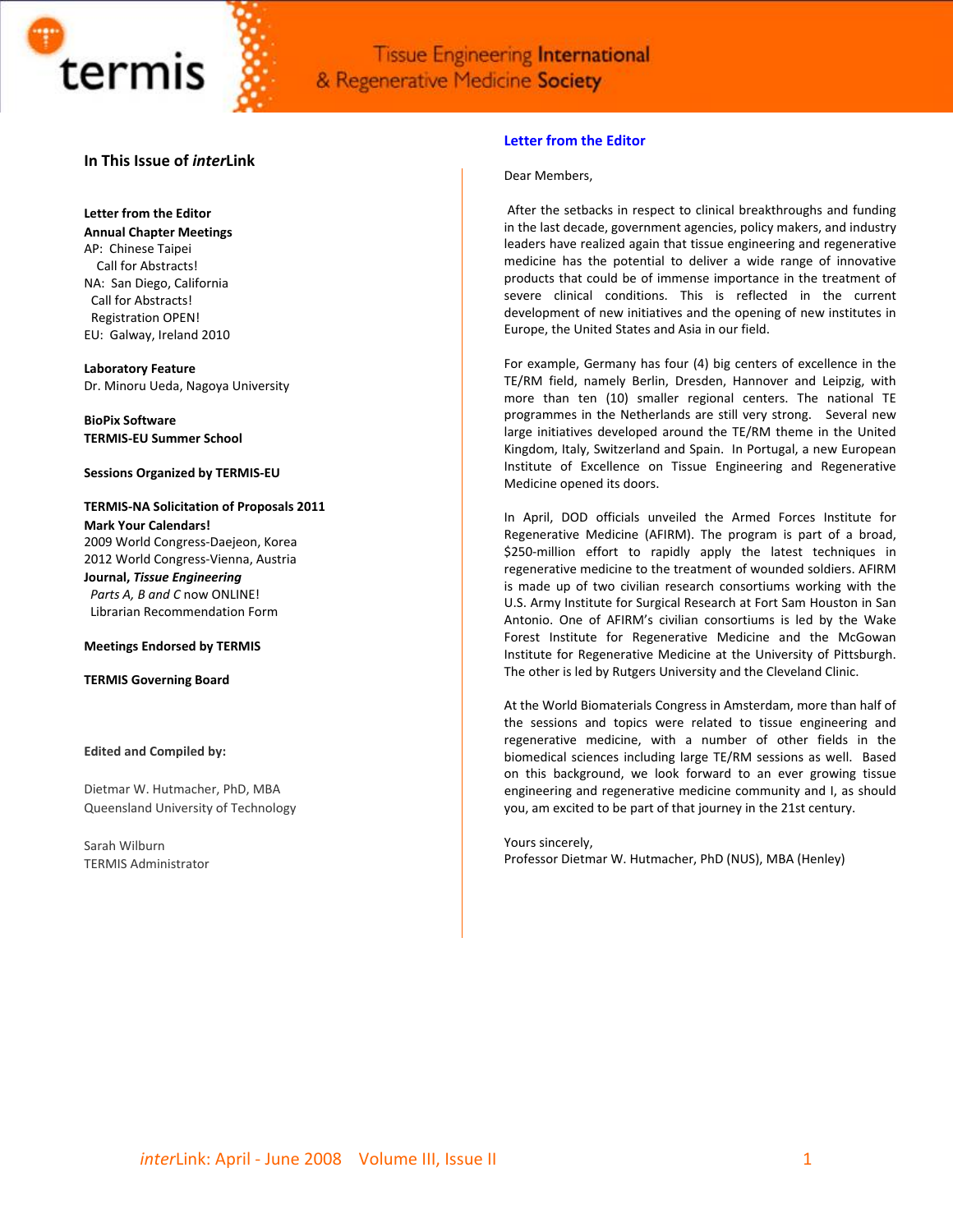

# **TERMIS‐AP 2008 Taipei, Taiwan**



November 6‐8, 2008 Chien‐Tan [Overseas](http://chientan.cyh.org.tw/eng/) Youth Activity Center Taipei, Taiwan [www.termis.org/ap2008](http://www.termis.org/ap2008)



Dear friends and colleagues:

On behalf of the organizing committee, I'd like to cordially invite you to participate at the Annual Conference of Tissue Engineering and Regenerative Medicine International Society ‐ Asian Pacific Region (2008 TERMIS ‐ AP). This annual event will be held at the Chien‐Tan Overseas Youth Activity Center, Taipei on November 6 through 8, 2008. The weather in Taipei at this time of the year is usually pleasant with a temperature around  $20^{\circ}$ C.

In this Conference, there will be 3 plenary lectures and 36 invited lectures offered by distinguished speakers from Asian Pacific countries, North America and Europe. The topics to be covered include tissue engineering, regenerative medicine, stem cell technology, cellular/genetic therapies, drug delivery systems and bioreactors.

With your kind support and participation, we believe that we can make this Conference successful. Besides the scientific program, we'd also like to invite you to enjoy the culture, scenery, and hospitality of Taipei, especially for those who have never been to Taipei before. I certainly hope that there will be enthusiastic discussion and dialogue on the recent progress and future perspective of tissue engineering and regenerative medicine in this coming Conference. Also, I wish that the friendship and the communication among all participants would last forever. Finally, I look forward to seeing you all in Taipei in November.

With warmest regards, Ging‐Ho Hsiue, PhD Distinguished Chair Professor. National Tsing Hua University President 2008 TERMIS ‐ AP

All plenary lectures will be delivered in the morning of November 7 on the 10th floor of the Grand Hotel

The rest of the Conference will be held in the Chien‐Tan Overseas Youth Activity Center. The Grand Hotel [http://www.grand](http://www.grand-hotel.org/newsite/html/e/ca01.htm) [hotel.org/newsite/html/e/ca01.htm](http://www.grand-hotel.org/newsite/html/e/ca01.htm)

### **Important Dates to Remember**

**August 31, 2008 October 15, 2008**

Deadline for Abstract Submission Deadline for Advanced Registration & Hotel Reservations

**September 30, 2008** Notice of Abstract Acceptance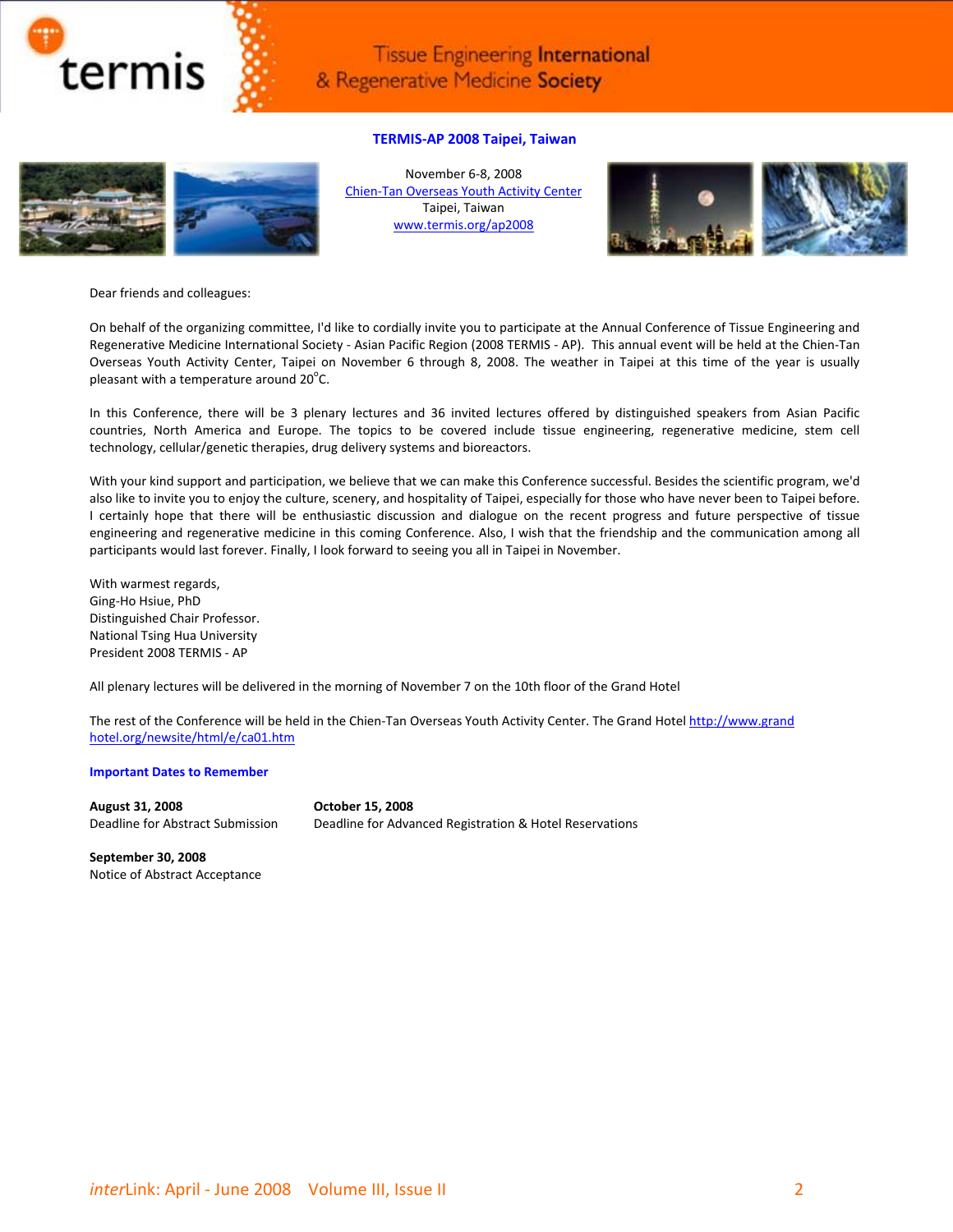



# **TERMIS‐NA 2008 Conference December 7 ‐10, 2008 at the Hyatt Regency La Jolla, California [www.termis.org/na2008](http://www.termis.org/na2008)**

# **Hosted in Conjunction with CTEM ‐ the California Tissue Engineering Meeting**

# **Don't delay! Presentation abstract proposals due now! Deadline extended: July 31!**

**[CLICK](http://cts.vresp.com/c/?ForecastTechnologyGr/e2307fa75c/10dae8d2ad/3388eea19b) HERE** for details. The submission deadline has been extended to **July 31, 2008**.

Experts from academia and commerce are invited to present timely information ranging from cutting edge research to successful implementation of tissue engineering technologies in all areas of tissue engineering/regenerative medicine including:

Synthetic and Biologic Scaffolds Printing and Stereolithography for 3D Scaffolds Hydrogels Smart Biomaterials Stem Cells (MSCs, adult stem cells, embryonic stem cells) Cell Tracking and Imaging Cell Regulation and Microenvironment Bioreactors and Mechanical Training of Tissue Constructs Microvascularization and Angiogenesis Skin and Wound Healing Soft Tissue Repair

Craniofacial and Dental Tissue Engineering Musculoskeletal Tissue Engineering Cardiovascular and Vascular Tissue Engineering Neural Tissue Engineering Organ Tissue Engineering Cancer: In Vitro Models, Stem Cells Endocrine and Metabolic Tissue Engineering Immunology of Allografts and Xenografts Nanotechnology for Tissue Engineering Product Development, Scale‐Up, Preservation and Shelf‐life Tissue Engineering and Regenerative Medicine in the Clinic

For more information about abstract content, format and submission procedure, contact Andrea Lubienski, Forecast Technology Group, Inc., [alubienski@conferencestrategists.com.](mailto:alubienski@conferencestrategists.com)

# **SYIS‐NA 2008 Activities Gearing Up**

The new meeting and fundraising committee chairs, Jen and Allison, have been hard at work planning the SYIS‐NA activities for the 2008 TERMIS‐NA meeting in San Diego. Many of your favorite events from last year will be included as well as a couple of new events. Tentatively scheduled events include a welcome reception, resume workshop, poster competition, career fair, fun run 5K, student mentor lunch, and a panel discussion. Stay tuned for more details about these events as the meeting approaches. If you are interested in helping with the student activities at the 2008 TERMIS meeting, please contact Julie Steen at [justeen@wfubmc.edu.](mailto:justeen@wfubmc.edu)

# **2008 Tentative Schedule for SYIS‐NA Activities in San Diego**

Visit the TERMIS-NA 2008 San Diego conference website, [www.termis.org/na2008,](http://www.termis.org/na2008) for the latest information on the SYIS-NA activities.

Saturday December 6 7:00‐9:00 p.m.: Welcome Reception

Sunday December 7 12:45‐1:45 p.m.: Resume Workshop 6:00‐8:00 p.m.: Poster Competition 6:00‐8:00 p.m.: Career Fair

Monday December 8 7:00‐7:45 a.m.: Fun Run 12:30‐1:30 p.m.: Student Mentor Lunch

Tuesday December 9 12:30‐1:30 p.m.: SYIS Annual Business Meeting 5:00‐11:00 p.m.: Social Event

Wednesday December 10 8:30‐9:30 a.m.: Panel Discussion

\*\*Schedule is subject to change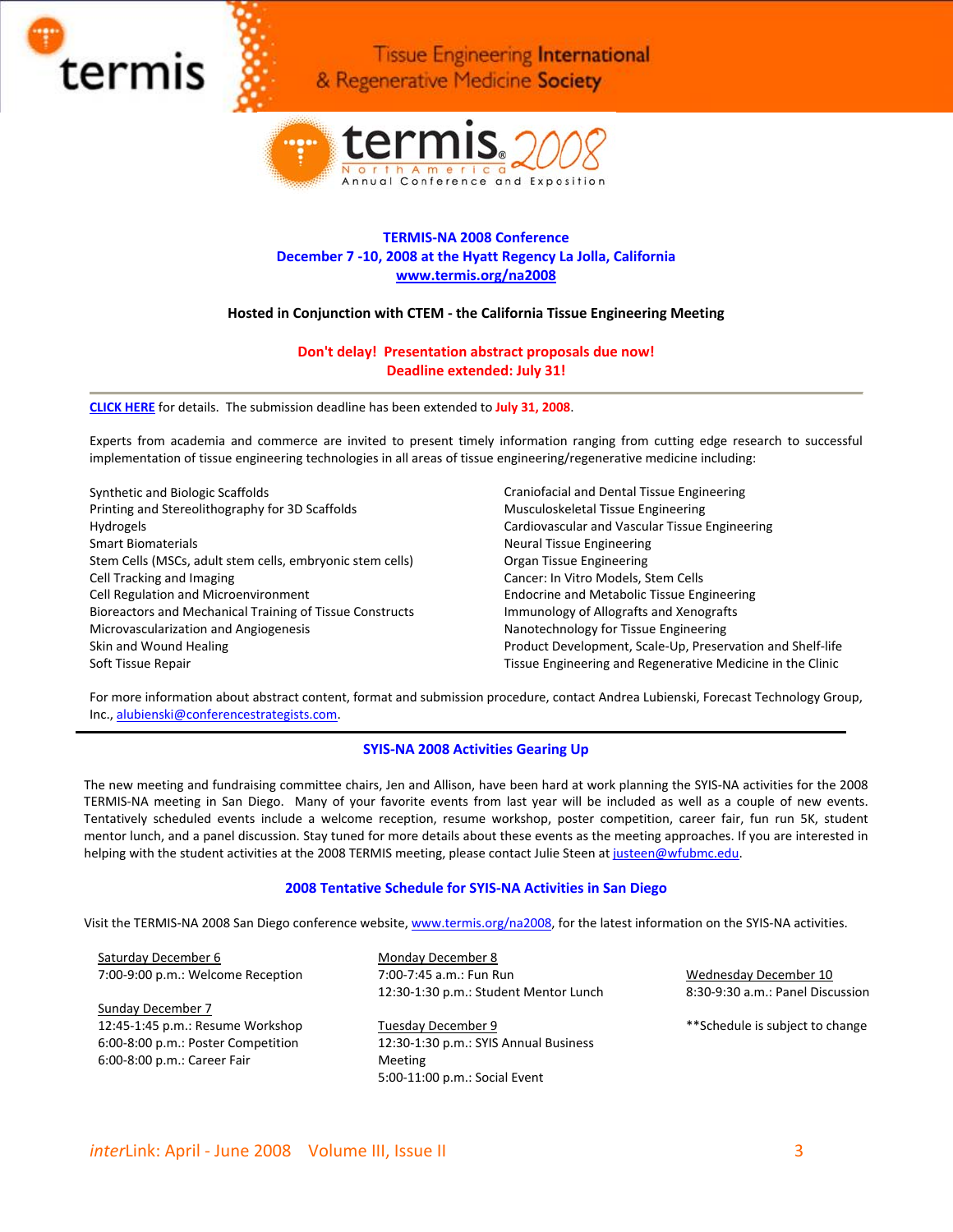

# **Mark Your Calendars to Attend the 2010 TERMIS‐EU Galway Meeting!**







TERMIS‐EU: Galway, Ireland Conference Dates: 13‐17 June, 2010 Meeting Chair: Prof. Abhay Pandit Conference Venue: Galway Radisson SAS Hotel

# **Laboratory Feature Nagoya University School of Medicine**

Department of Oral and Maxillofacial Surgery, Department of Clinical Cell Therapy and Tissue Engineering, and Center for Genetic and **Regenerative Medicine, Nagoya University School of Medicine**

### **Minoru Ueda, Professor and Director**

Department of Oral and Maxillofacial Surgery, Nagoya University Graduate School of Medicine 65 Tsurumai‐cho, Showa‐ku, Nagoya 466‐8550 Japan [http://www.med.nagoya](http://www.med.nagoya-u.ac.jp/saisei/)‐u.ac.jp/saisei/

Regenerative medicine is both an alternative procedure for transplants and has the potential to cure serious diseases. Japan has the most aged society in the world and could benefit from advances in regenerative medicine. Anti‐ aging medicine aims to improve or maintain patient quality of life as they age, and using regenerative medicine for this purpose is one of our central missions.

### **1. Outline of our laboratory**

Professor Minoru Ueda assumed duty in 1994, and researches and clinical applications of regenerative medicine were accelerated. Clinical application of tissue‐engineered bone for reproducing the alveolar and jaw bone lost due to periodontitis, face injury, tumor resection and so on was started and good results have been obtained. Furthermore, the predictable wrinkle treatment by the patient's own fibroblasts from the oral mucosa as a cell source is also being applied clinically. These techniques that are based on the concepts of



translational research, always keep clinical applications in our mind. As a result, new business models have been found such as industry‐ university collaborations, new endowed chairs and translational research centers have been set up, and funds and talented researchers and clinicians have become available. Because of these distinguished achievements and high evaluations what comes to grips about his activities in industry‐university collaborations is that he was awarded the Science Council of Japan chairman prize in 2004. Furthermore, the cultured epithelium that had been investigated at our laboratory over a long time was commercialized for the first time in Japan in 2007. With more than 70 members in and outside Japan, our laboratory has remained only in the field of oral and maxillofacial surgery, but has extended its activities in every direction.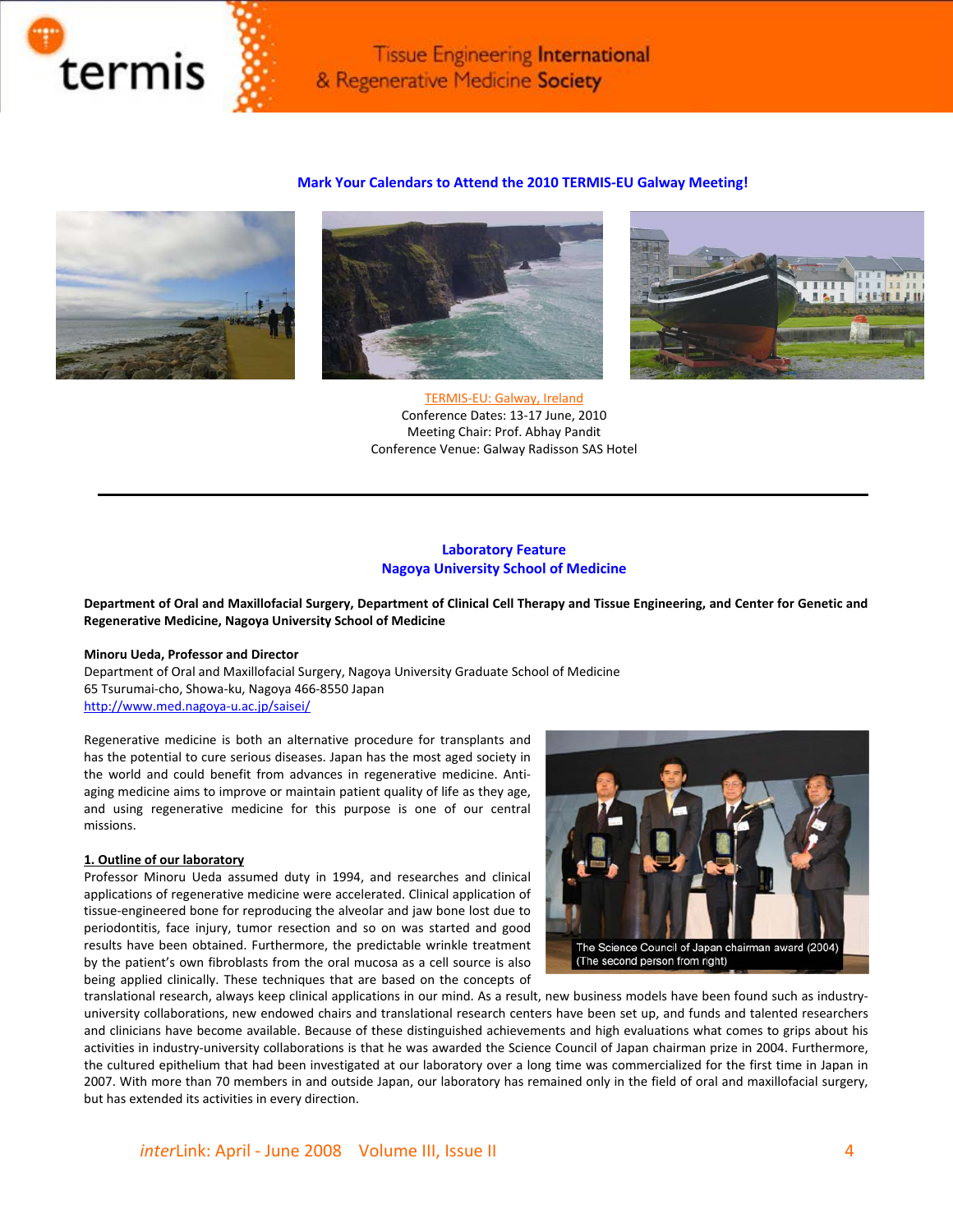

## **2. Research group**

- **1) University, Institute**
- (1) The Nagoya University Group



Center for Genetic and Regenerative Medicine (2002~)



- Department of Clinical Cell Therapy and Tissue Engineering (2007~)
- Milk Teeth Cell Bank (2007~)



(2) Institute of Medical Science, the University of Tokyo Stem Cell Engineering (2003~2008)

(3) Institute of Biomedical Research and Innovation

Kobe Medical Industry Development Project Research Group (2000~)

### **2) Collaborated bio‐venture companies**

- (1) Japan Tissue Engineering Co., Ltd. (J‐TEC) <http://www.jpte.co.jp/index.html>
- (2) ArBlast Co., Ltd. <http://www.arblast.jp/english/index.html> (3) Tooth Cell Bank Ltd.
- [http://t](http://t-c-b.info/)‐c‐b.info/

# **3. Research activities**

The research in our departments focuses on regenerative medicine by combining autogenous cells with tissue engineering technology. We have attempted to regenerate various tissues, including bone, skin, cartilage, and teeth. We have successfully translated basic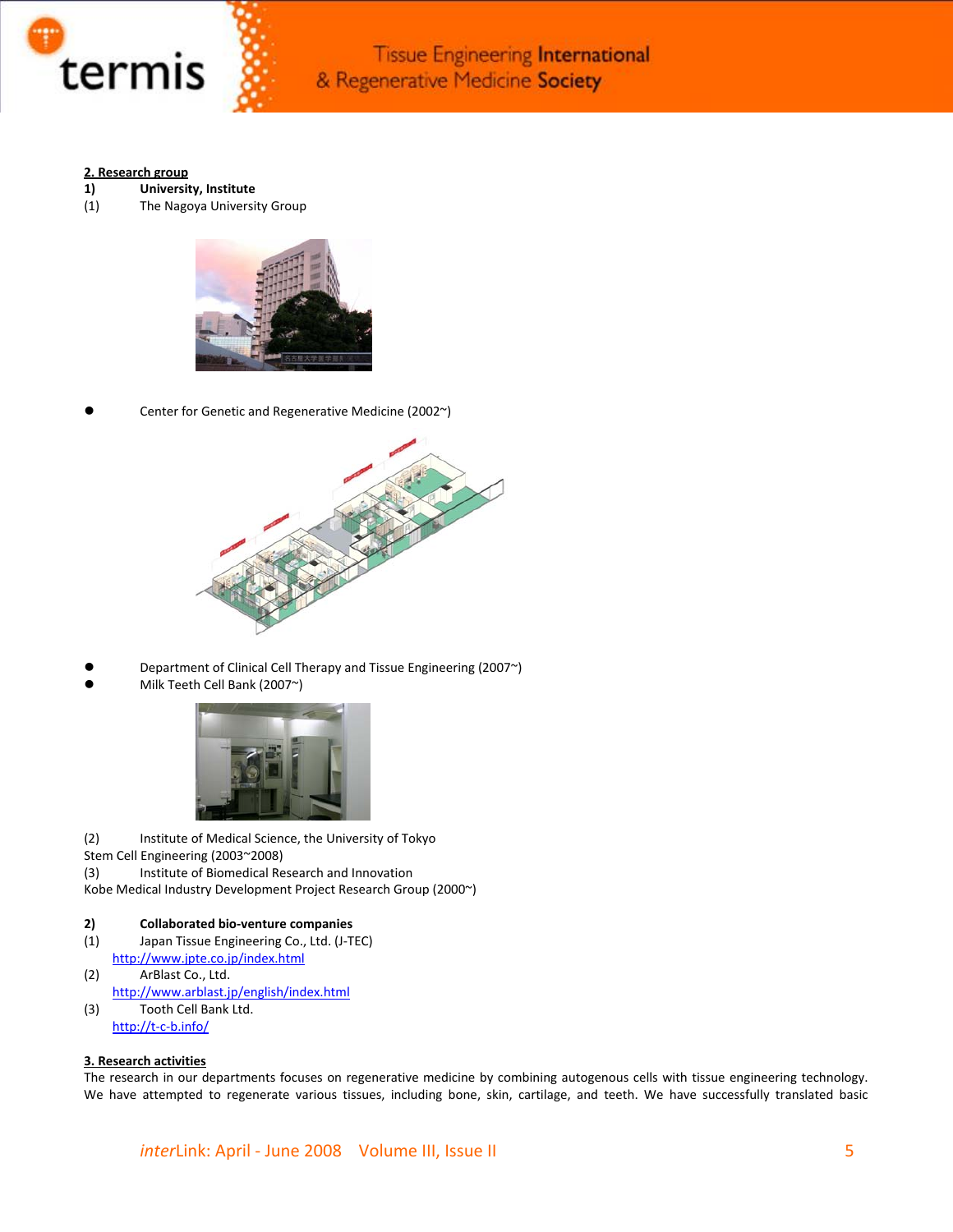

research into clinical applications, using mechanisms such as founding bio-venture companies to develop regenerative medicines. The main applications of our tissue engineering technology are:

# **1. ) Injectable tissue‐engineered bone**

Injectable tissue-engineered bone (TEB) is a novel technique of bone regeneration that uses mesenchymal stem cells and platelet-rich plasma to provide signaling molecules and matrix. TEB

technology has been applied in clinical cases such as periodontitis, sinus floor elevation, and alveolar cleft, with favorable outcomes. This technology has been transferred to ArBlast Co., Ltd.



# **2.) Skin**

# **(1.) Cultured epidermis**

A cultured epidermis for skin grafting is made by isolating keratinocytes from a skin biopsy, culturing them in flasks, and forming them into epidermal sheets. By isolating keratinocytes from a 1-cm<sup>2</sup> skin sample and culturing them as illustrated below, a sheet of cultured epidermis measuring around 1000 cm<sup>2</sup> can be produced in around two weeks. This technology for keratinocyte cultivation was transferred to Japan Tissue Engineering Co., Ltd. (J‐TEC).



**(2.) Cultured gingival fibroblast for wrinkle treatment**

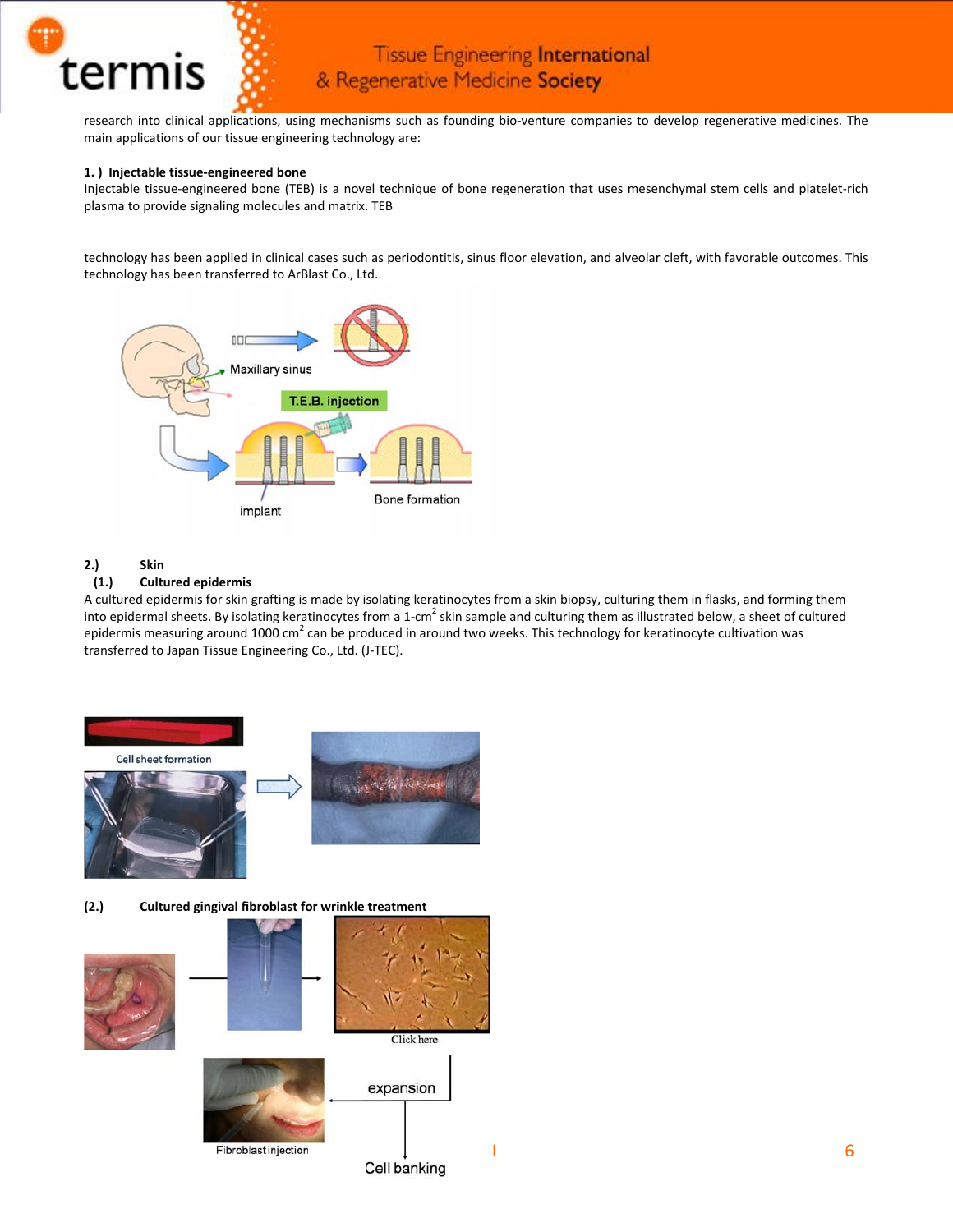

# **(3.) Tissue‐engineered tooth**

To regenerate teeth with tissue engineering, we are: a) identifying and characterizing stem cells in tissues from tooth germ, b) searching for molecules that affect stem cell differentiation, c) assembling these stem cells on artificial scaffold.



# **4. Social activities**

Our research group has in the past organized several domestic and international meetings such as International Congress on Tissue Integration, the Tissue Engineering Society International and the Japanese Society for Regenerative Medicine. In addition to this, Professor Ueda serves on the continental council member of Tissue Engineering International & Regenerative Medicine, the international committee of the Academy of Osseointegration and he was the former president of the Asian Society of Tissue-Engineering. Moreover, Professor Ueda also serves as a scientific adviser of some bio‐venture companies and he is a member of the regenerative medicine‐ related committee of the government.

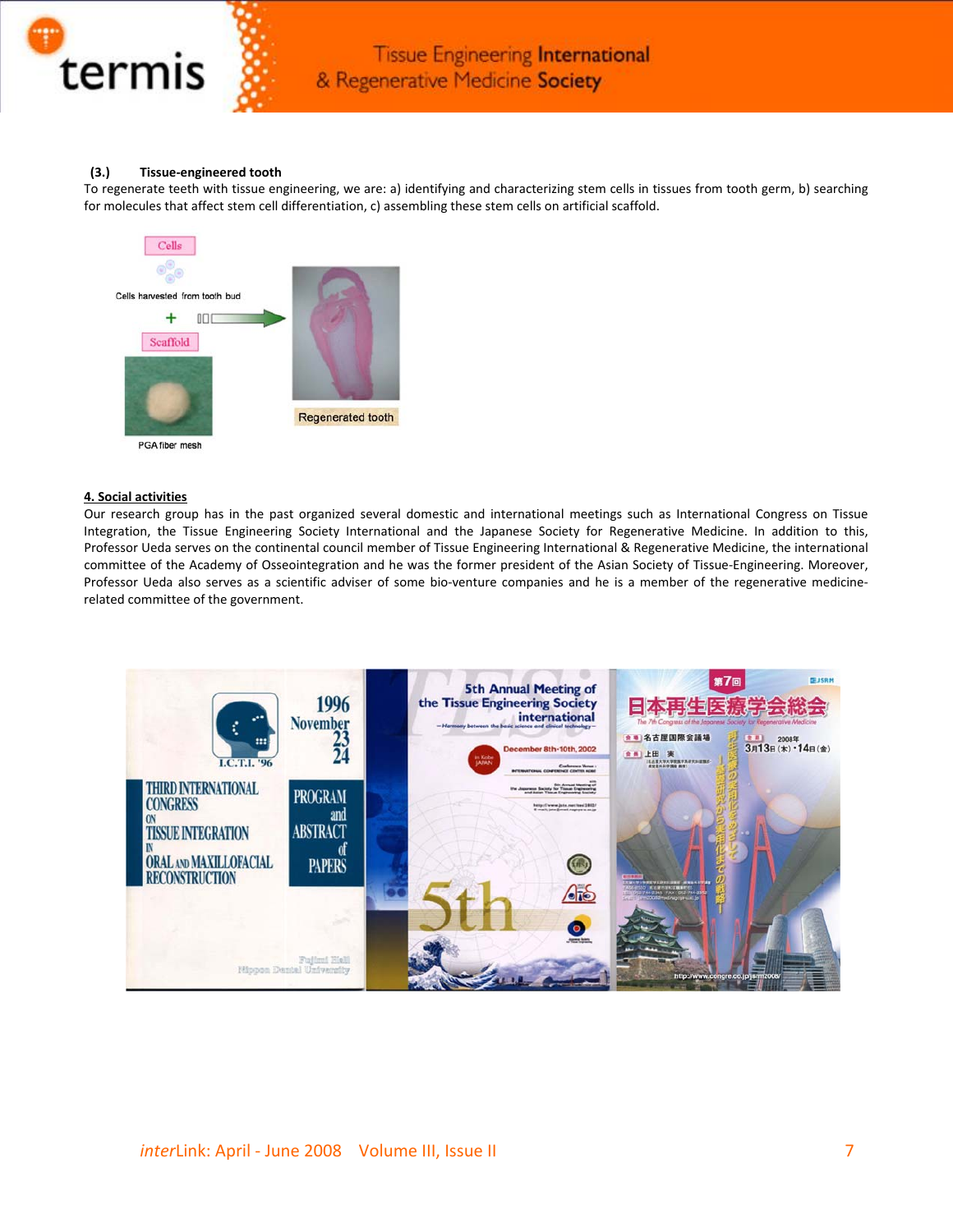



# **Use your images as evidence!**



Microscope images can, if objectively quantified or measured, often be used as scientific evidence. BioPix iQ is an image analysis program, used for quantifying histological images of cells and tissues. BioPix iQ is so **easy to use and learn**, that anybody in a lab can use it. Let BioPix empower you with image analysis that is both **easy yet powerful**.

The program has been developed together with scientists at Gothenburg University, in order to guarantee the usefulness and ease of use. The interface and workflow is adapted for fast and easy quantification of hundreds of images and produces reliable data in no time. The applications of the program have been published in several journals (e.g. [Boström](http://www.ncbi.nlm.nih.gov/sites/entrez?Db=pubmed&Cmd=ShowDetailView&TermToSearch=17922004&ordinalpos=2&itool=EntrezSystem2.PEntrez.Pubmed.Pubmed_ResultsPanel.Pubmed_RVDocSum) et. al. Nature Cell Biology 2007).

BioPix is now happy to give you as a TERMIS member, a special sponsorship offer. We will rebate the standard price (4200 USD) to **3500** USD, and donate **15%** of all sales from its members to TERMIS.

A free trial of the program can be downloaded from our webpage [www.biopix.se.](http://www.biopix.se/) Look for the TERMIS logo! For any questions, of scientific or technical nature, please email [peter.holmdahl@biopix.se](mailto:peter.holmdahl@biopix.se)

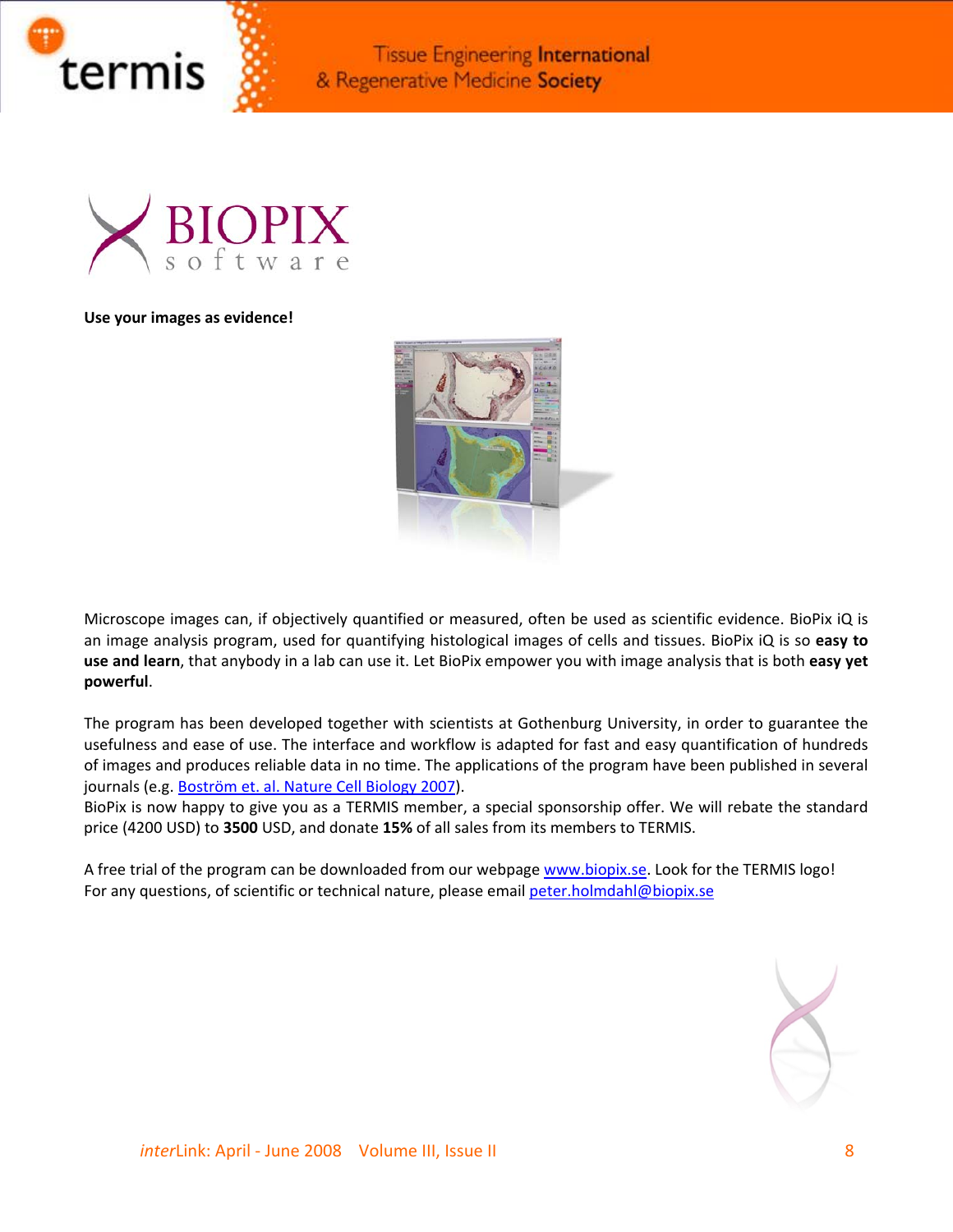





**Blood Transfusion Centre of Slovenia Faculty of Technology and Metallurgy, University of Belgrade, Serbia National Institute of Biology, Slovenia Tissue Engineering and Regenerative Medicine International Society** Organize the

> **International Summer School** *On*

**Advanced Biomedical Technologies for Treatment of Osteochondral Defects**

**Piran, Slovenia, September 14‐ 21, 2008**

The Summer School is organized as a PhD level course intended for graduate students in engineering and life sciences, with the focus on advanced approaches to the treatment of osteochondral defects. The aim is to introduce the students to different aspects of developing new strategies for clinical applications, starting with the clinical problem and laboratory scale systems, and ending with engineering, ethical and legislative issues in translation to clinics. The course will begin with the physiology of cartilage and bone, and the clinical problem of injury of these tissues. Next, the tissue engineering approaches to regeneration of injured tissues will be presented, with focus on the design and selection of appropriate biomaterials, and the design and operation of bioreactor systems. Finally, the methods for evaluation of engineered tissues will be reviewed followed by ethical issues and legislation in clinical applications. The course will include lectures and laboratory demonstrations of synthesis and production of various biomaterials as well as set up and operation of several tissue engineering bioreactors.

### Program:

Clinical problem of cartilage and bone tissue injury Autologous cell therapies for cartilage and bone tissue regeneration Tissue engineering approaches to treat osteochondral defects Biomaterials for cell support for cartilage and bone regeneration:

- Hydrogels (applications in cartilage tissue regeneration)
- Hydroxyapatites and composite biomaterials for bone tissue regeneration

Smart biomaterials in regeneration of cartilage and bone (functionalized biomaterials, biomaterials with controlled delivery of regulatory molecules, composite biomaterials)

Bioreactor systems for cartilage and bone tissue engineering

Characterization of engineered tissues

Ethical issues and legislation

### Lecturers:

Andrea Barbero, Research Associate, University Hospital Basel Bianca Baroli, Assistant Professor, University of Cagliary Branko Bugarski, Professor, University of Belgrade Smadar Cohen, Professor, Ben‐Gurion University of the Negev Matej Drobnic, Orthopaedic Surgery Consultant, University Medical Centre, Ljubljana Djordje Janackovic, Associate Professor, University of Belgrade Charles Kessler, Principal Scientific Officer, European Commission, Directorate-General for Research Hana Krecic‐Stres, Project Manager, Educell d.o.o. Nevenka Kregar Velikonja, Managing Director, Educell d.o.o. Darja Marolt, Postdoctoral Scholar, Columbia University Lorenz Meinel, Senior Scientist, ETH Zurich Ulrich Noth, Head of the Division of Tissue Engineering, University of Wurzburg Bojana Obradovic, Associate Professor, University of Belgrade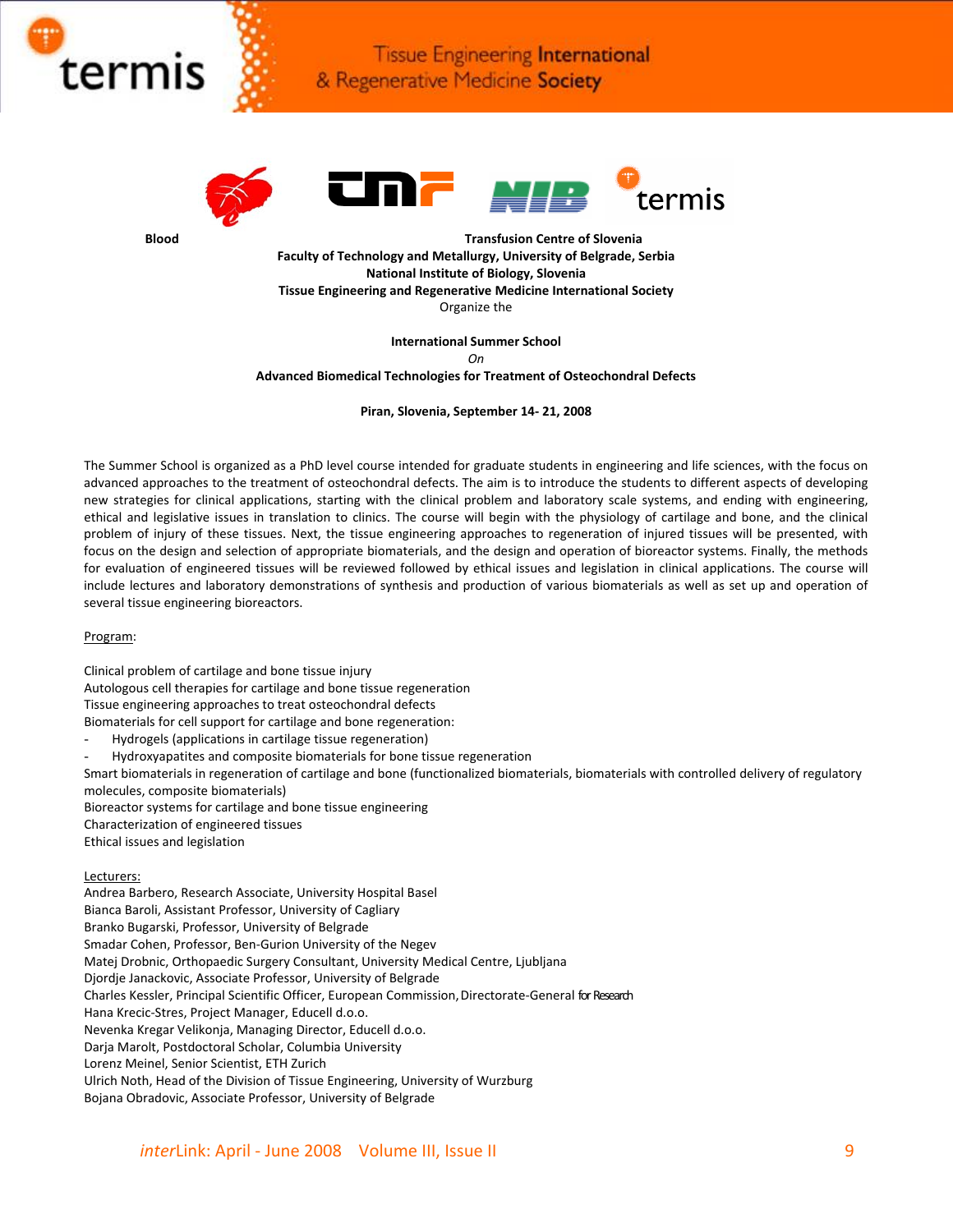

Michael Sittinger, Head of the Laboratory for Tissue Engineering, Charite University Medicine Ralf Toenjes, Professor, Paul Erlich Institute, Langen Gordana Vunjak‐Novakovic, Professor, Columbia University Dieter Wirz, Senior Scientist, University‐Hospital Basel

Literature**:** Course notes available on July 15, 2008

Exam: 2 hour written exam after the completion of the course

## Total**: 35 hours, 4 ECTS credits**

Certificate: The students who have completed the course and passed the exam will obtain a certificate for the PhD level course "Advanced Biomedical Technologies for Treatment of Osteochondral Defects" (4 credits) from the Faculty of Technology and Metallurgy, University of Belgrade, Serbia.

Fees: The School fee is 300 Eur, which will include attendance to the school lectures, exam, course notes, the book of abstracts as well as welcome cocktail and the farewell dinner. All students from Slovenia and Serbia are granted with the 60 % of the School fee by the Blood Transfusion Centre of Slovenia and the Faculty of Technology and Metallurgy, University of Belgrade so that the school fee for them is 120 Eur.

All members of the Tissue Engineering and Regenerative Medicine International Society (TERMIS) are granted with 60 % of the School fee.

Students of the Faculty of Technology and Metallurgy, University of Belgrade are exempt of paying the School fee and will receive the book of abstracts and course material for free. For a limited number of the best graduate students who are granted stipends from the Ministry of Science, Republic of Serbia during the year 2008, free travel to Piran, accommodation and attendance to the School will be arranged.

### Contact persons:

Miomir Knezevic ([miomir.knezevic@ztm.si](mailto:miomir.knezevic@ztm.si); [miomir.knezevic@nib.si\)](mailto:miomir.knezevic@nib.si) Chair of the Organizing Committee Assist. Prof. Head Unit for the Collection and Processing of Haematopoietic Stem Cells, Blood Transfusion Centre of Slovenia Assistant Director of Technology Transfer, National Institute of Biology, Slovenia

Bojana Obradovic [\(bojana@tmf.bg.ac.yu](mailto:bojana@tmf.bg.ac.yu)) Co‐chair of the Organizing Committee Assoc. Prof. & Vice‐Dean Faculty of Technology and Metallurgy, University of Belgrade

### Program Committee:

Bojana Obradovic (University of Belgrade) Gordana Vunjak‐Novakovic (Columbia University) Miomir Knezevic (Blood Transfusion Centre of Slovenia)

### Organizing Committee:

Miomir Knezevic (Chair, Blood Transfusion Centre of Slovenia) Bojana Obradovic (Co‐Chair, University of Belgrade) Ivan Martin (University Hospital Basel, Switzerland) Nevenka Kregar (Educell, d.o.o., Slovenia) Branko Bugarski (University of Belgrade) Gaspar Polajnar (National Instittute of Biology, Slovenia) Jure Sah (Blood Transfusion Centre of Slovenia)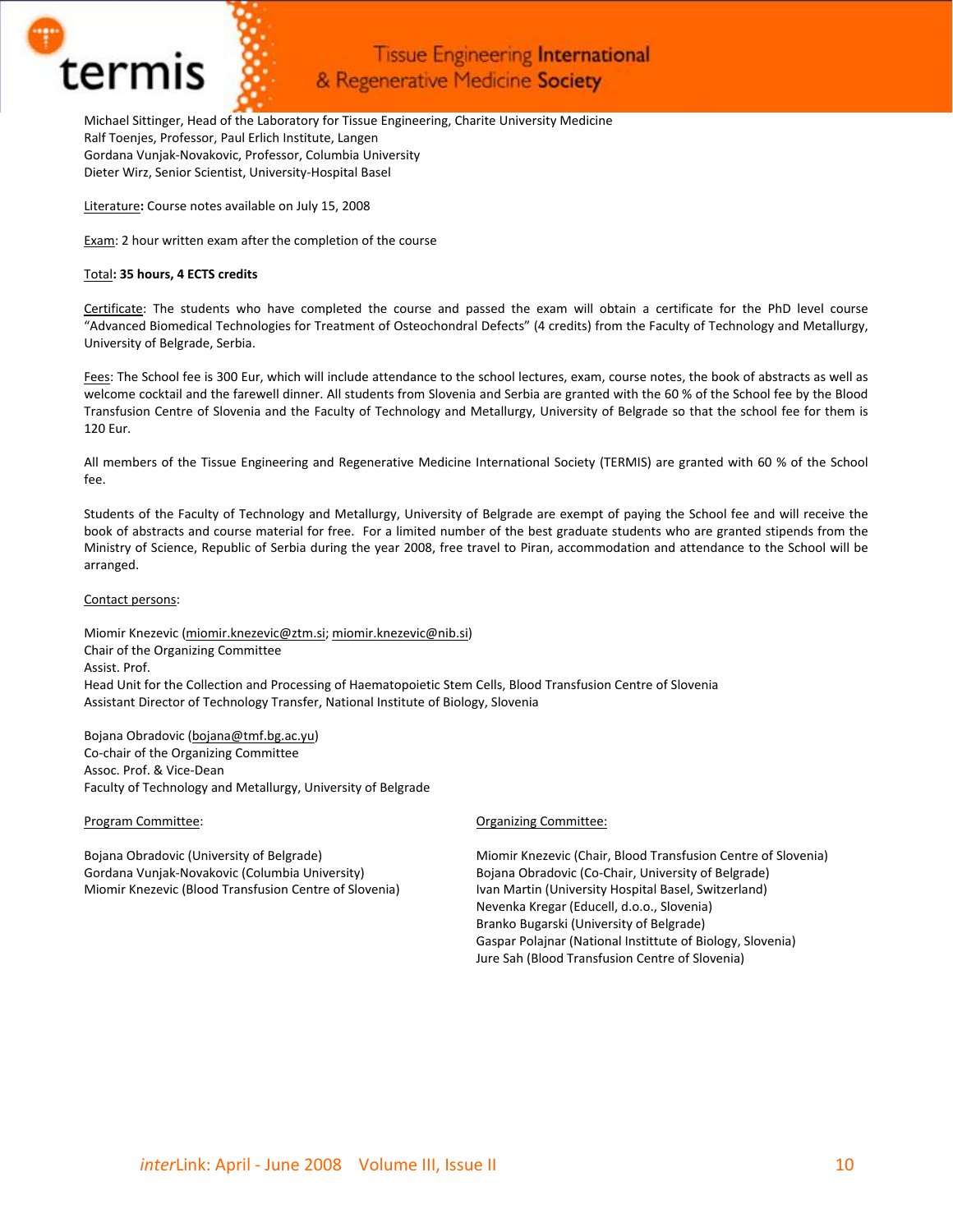

### **Upcoming Sessions Organized by the TERMIS‐EU**

ESAO Annual [Meeting](http://www.esao2008.medecine.unige.ch/)

Conference Dates: 3‐6 September 2008 Conference Location: Geneve, Switzerland

Session title: "Innovative Emerging Approaches for the Tissue Engineering of Bone" Time: 4 September, 2008 from 10:00 AM – 11:00 AM Speakers: Dr. Rui Reis and Ivan Martin

### European Society of [Biomechanics](http://www.esb2008.org/)

Conference Dates: July 6‐9, 2008 Conference Location: Lucerne, Switzerland ESB in Lucerne, details are as follows:

Session title: "Physical conditioning of engineered tissues: in vitro or in vivo bioreactors?" Time: 7 July, 2008 from 16:00‐17:30 Speakers: Mauro Alini, Georg Duda, Keita Ito, Ivan Martin

### **Solicitation of Proposals for the 2011 TERMIS‐NA Chapter Meeting**

The TERMIS‐NA Chapter Council would like to announce the solicitation of proposals for hosting the 2011 TERMIS‐NA Chapter meeting. If you are interested in hosting the 2011 TERMIS‐NA Chapter meeting, please submit your request to Sarah Wilburn at swilburn@termis.org. You will be provided with a meeting host form that asks detailed questions about the meeting organizers, location/venue, program, and meeting financials. When proposals are submitted, they will be reviewed by the TERMIS‐NA chapter council and an official vote is conducted. [Click](http://www.termis.org/meeting_host.php) here to view details about hosting a TERMIS meeting.

**The deadline to submit proposals is July 31, 2008.** 

**2009 2nd TERMIS World Congress** In

*Daejeon, South Korea at the Daejeon International Convention Center*

> From *August 31 – September 3, 2009*

*In Conjunction with the* 2009 Seoul Stem Cell Symposium

### [www.termis.org/wc2009](http://www.termis.org/wc2009)

Conference President: Dr. Shin‐Yong Moon Honorary Presidents: Drs. Hai Bang Lee, Jeong Man Kim, Kwang Won Kim and Chong Su Cho

> Organized by: The Tissue Engineering and Regenerative Medicine International Society The Korean Tissue Engineering and Regenerative Medicine Society Stem Cell Research Center

Contact: Prof. Gilson Khang +82 19 410 7579 or [gskhang@krict.re.kr](mailto:gskhang@krict.re.kr) or [gskhang@conbuk.ac.kr](mailto:gskhang@conbuk.ac.kr)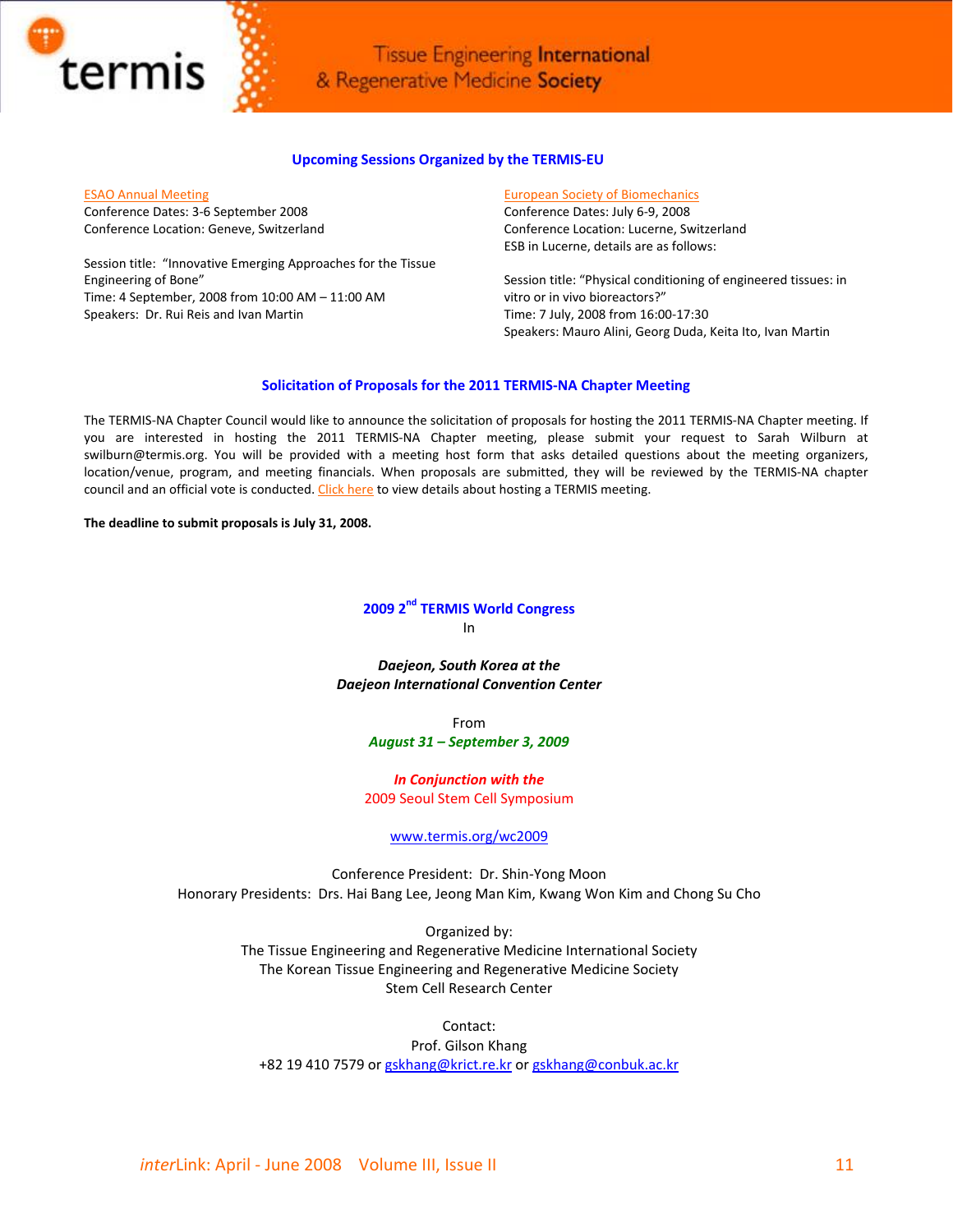

> **2009 3rd TERMIS World Congress** In

> > *Vienna, Austria*

**September 5‐8, 2012**

Hofburg [Congress](http://www.termis.org/wc2012/docs/Termis_Berwerbung_wien_Vienna.pdf) Center

*"Tissue Engineering and Regenerative Medicine"*

**Conference Chair: Heinz Redl, PhD**

**Program Chair: Martijn van Griensven**

**Ludwig Boltzmann Institute for Trauma Care in the AUVA Research Center and the Austrian Cluster for Tissue Regeneration**





**To request further information, please send an email to [Office@lbitrauma.org](mailto:Office@lbitrauma.org).**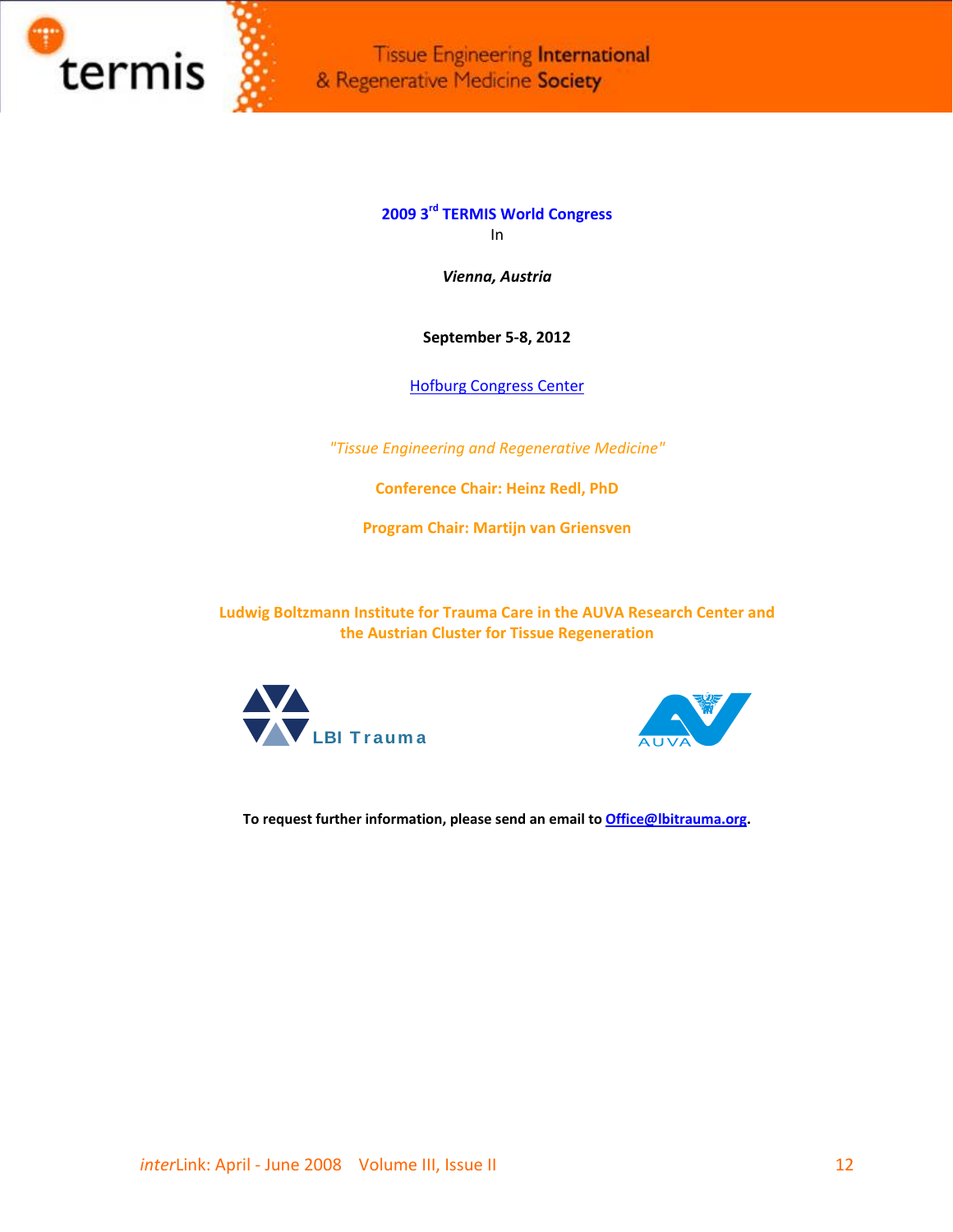

Mary Ann Liebert, Inc. & publishers

# www.liebertpub.com

*Tissue Engineering,* Official Journal of the Tissue Engineering and Regenerative Medicine International Society, has been receiving increasing numbers of excellent reviews and methods papers. *Tissue Engineering* (Part A) has traditionally focused on hypothesis‐driven scientific reports. The *Reviews* and *Methods* journals will enable the flagship *Tissue Engineering* to bring these valuable papers to the readership on a much larger scale.

### **Mary Ann Liebert, Inc. publishers, would like to announce that**

*Tissue Engineering*: Parts B and C are now accessible online to TERMIS members free via the secure login.

*Tissue Engineering*, Part B, Reviews

Co‐editors: John P. Fisher, Antonios G. Mikos, and Peter C. Johnson

Published: Quarterly ISSN: 1937‐3368

TERMIS Member Prices: Print: \$50.00 Online: FREE to members

This new journal meets the urgent need for high-quality review papers due to the rapid expansion of the field. The Journal presents critical discussions, analyses, and concise summaries of research in different aspects of the field to assess where we are now and future directions.

\*\*\*\*\*\*\*\*\*\*\*\*\*\*\*\*\*\*\*\*\*\*\*\*\*\*\*\*\*\*\*\*\*\*\*\*\*\*\*\*\*\*\*\*\*\*\*\*\*\*\*\*\*\*\*\*\*\*\*\*\*\*\*\*\*\*\*\*\*\*\*\*

*Tissue Engineering*, Part C, Methods

Co‐editors: John A. Jansen, Antonios G. Mikos, and Peter C. Johnson

Published: Quarterly ISSN: 1937‐3384

TERMIS Member Prices: Print: \$50.00 Online: FREE to members

This new journal presents procedures and protocols that will be adopted by the tissue engineering community as the research is translated into clinical applications. Authoritative papers will bring consistency to the research methods employed and help the field grow and mature.

To view both *Tissue Engineering*: Parts B and C, login now at: [https://www.termis.org/journal\\_login.php.](https://www.termis.org/journal_login.php)

### **Encourage Your Institution to Subscribe to the journal,** *Tissue Engineering*

If your institution does not currently subscribe to the journal, *Tissue Engineering*, we ask that you please complete the library recommendation form and fax to your institution's librarian encouraging them to subscribe to the journal today. (A copy of the librarian recommendation form can be found at <http://www.termis.org/docs/libraryRecommendForm.doc>) Your institution's library can benefit in subscribing to *Tissue Engineering* by providing a publications outlet for yourself and other colleagues within the field of tissue engineering keeping you up‐to‐date with the latest papers and research. The journal now offers an online version, which offers convenience and ease of accessibility.

**Please take a moment to complete the form and fax to your librarian today!**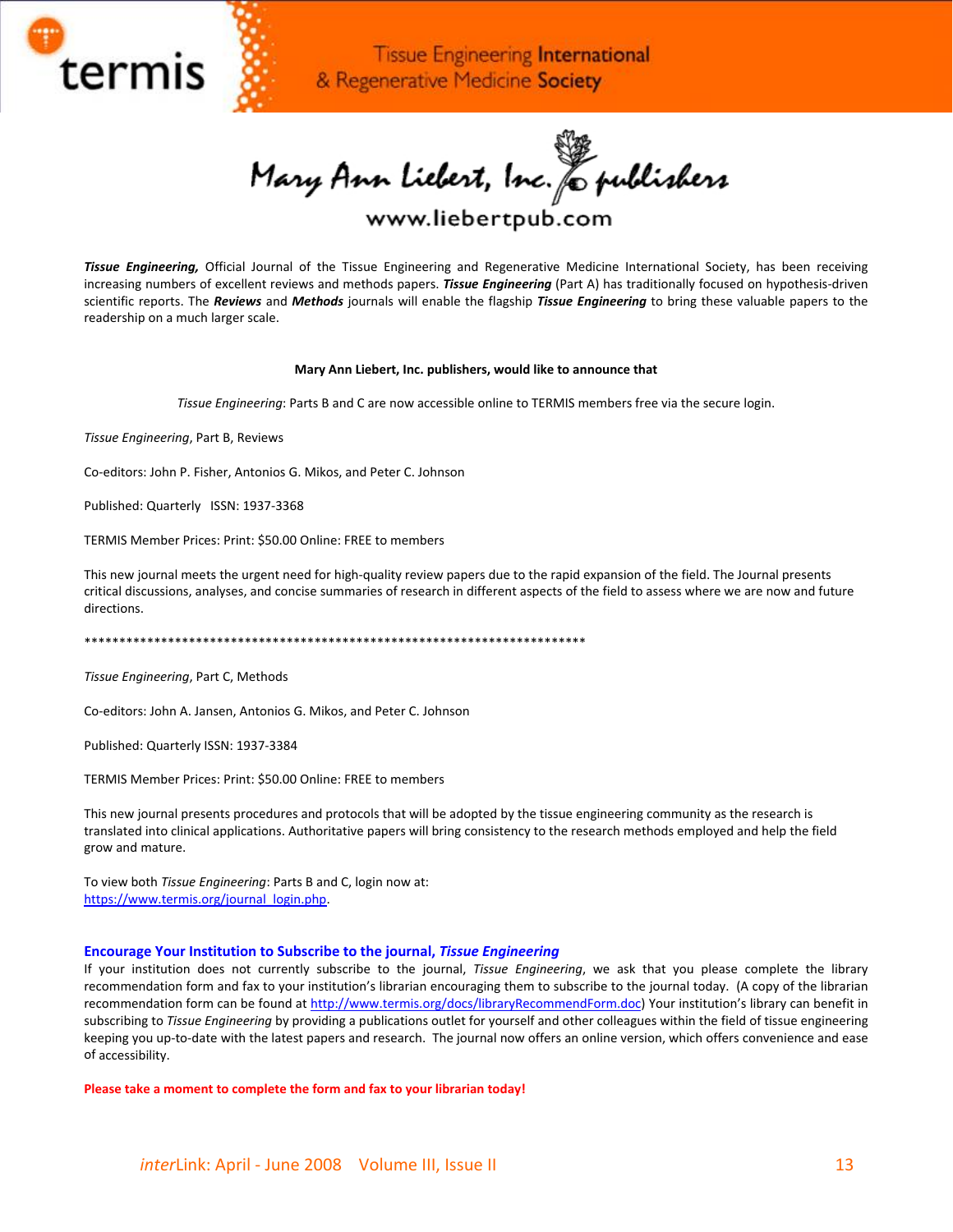

**Upcoming Meetings Endorsed by TERMIS!**

### **July 2008**

• European Society of [Biomechanics](http://www.esb2008.org/) Conference Dates: July 6‐9, 2008 Conference Location: Lucerne, Switzerland

A TERMIS‐EU Session will be held on July 7th from 16:00‐17:30 titled, "Physical conditioning of engineered tissues: in vitro or in vivo bioreactors?" The speakers are Maruo Alini, Georg Duda, Keita Ito and Ivan Martin.

• XX [International](http://alisf1.univpm.it/XXifw/) Fibrinogen Workshop Conference Dates: 10‐13 July 2008 Conference Location: Venice, Italy

### **August 2008**

- Advances in Tissue [Engineering](http://tissue.rice.edu/) Short Course Conference Dates: August 13‐16, 2008 Location: Rice University Campus, Houston, Texas
- [CELLutions](http://www.cellutionssummit.com/) SUMMIT Conference Dates: August 11‐13, 2008 Conference Venue: Boston Marriott Cambridge Hotel Location: Cambridge, Massachusetts, USA

### **September 2008**

- 3rd [International](http://www.aegeanconferences.org/) Conference on Tissue Engineering Conference Dates: September 21‐16, 2008 Conference Location: Rhodes, Greece Conference Chair: Dr. Antonios G. Mikos
- ESAO Annual [Meeting](http://www.esao2008.medecine.unige.ch/) Conference Dates: 3‐6 September 2008 Conference Location: Geneve, Switzerland Deadline for Abstracts: 1 April 2008 2nd [Announcement](http://www.termis.org/docs/ESAO_2ndAnnouncement.pdf) & Call for Papers

### **October 2008**

• [IFATS08](http://www.ifats08.org/)

Conference Location: Toulouse, France Conference Dates: October 24‐26, 2008 Abstract Submission Deadline: August 10, 2008

• bone‐tec 2008 ‐ [International](http://www.bone-tec.com/) Bone Tissue Congress Conference Dates: 7 ‐ 9 November 2008 Conference Location: Hanover, Germany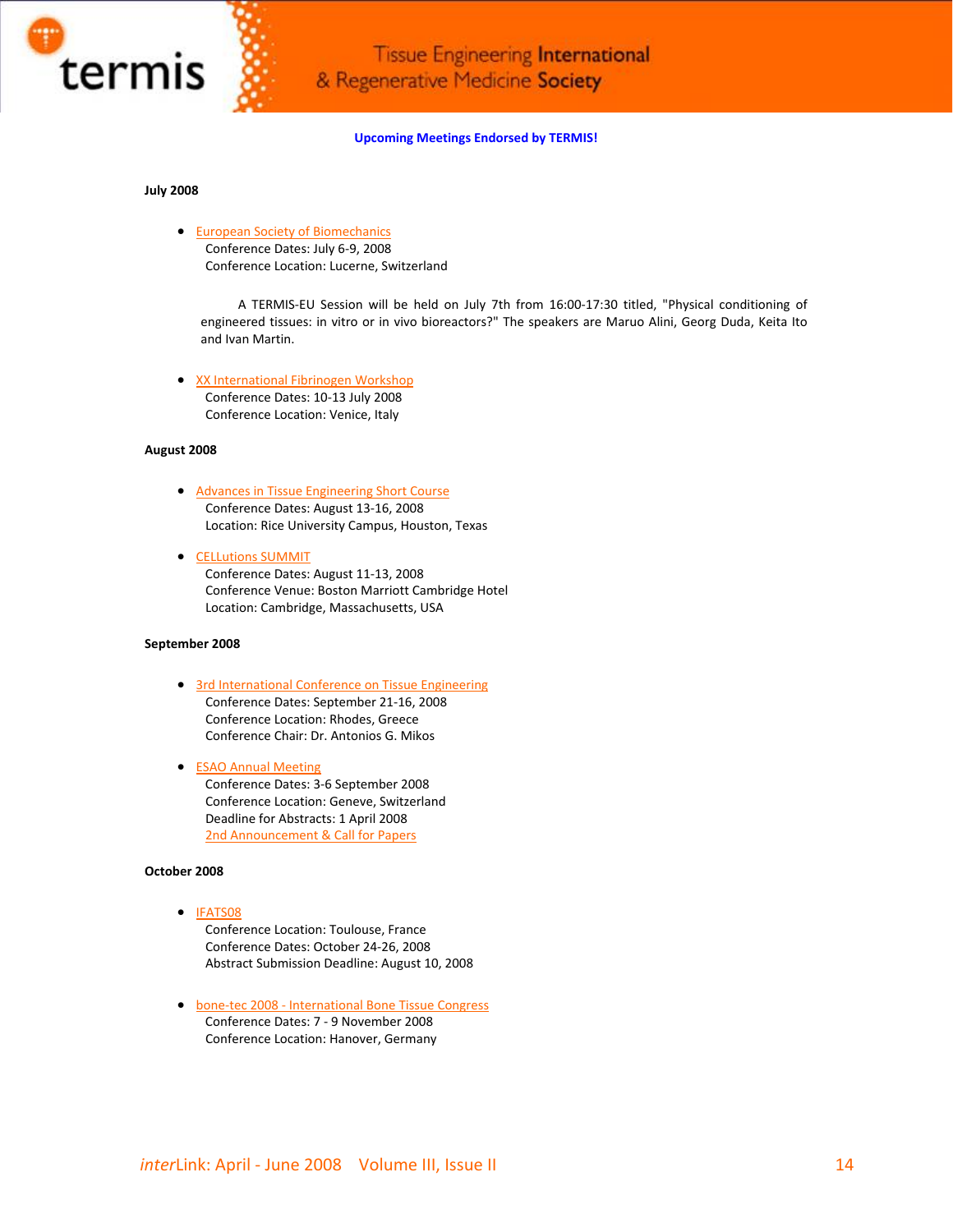

'The Institute Indente and all scientific partner organisations would like to invite you to participate in the international congress for modern bone regeneration **bone‐tec 2008**. On the initiative of the ESB there will be a special ESB symposium as part of the bone‐tec congress. We ask you to submit abstracts for this symposium 'Biomaterials for Hard Tissue Replacement'. **Bone‐tec 2008** is based on the intention of showing new ways in bone, cartilage and tendon regeneration for the benefit of our patients. We would be delighted to welcome you to Hanover in November 2008.'

> *Incorporating Special ESB Symposium* **"Biomaterials for Hard Tissue Replacement" ESB co‐chairs: Prof. E. Schacht & Prof. L. Di Silvio CALL FOR ABSTRACTS Poster or Oral presentation** ‐ online submission only ‐ **Deadline 31 July, 2008**

**Sixth Annual meeting of the International Federation of Adipose Therapeutics and Science (IFATS)** Investigators in basic and translational science and therapy will share knowledge, ideas, applications and prospective issues in an interactive and collaborative meeting from **October 24‐26, 2008** in downtown Toulouse. Highlights of the conference will be characterization of the adipose stromal/stem cells, mechanisms and processes involved in the control of their fate, engineering and therapeutic applications in soft tissue reconstruction, bone formation, cardiovascular repair as well as plastic surgery.

We anticipate more than 150 researchers attending from dozens of countries around the world, joining with representatives of the more than 15 companies that are actively working in the area of adipose stem cells. **[Register](http://www.yourdirectmarketing.net/lt/t_go.php?i=1887&e=MTM0MjQ0NQ==&l=-http--ifats08.org/register-for-ifats-08.html) now for IFATS 08! [www.ifats08.org](http://www.ifats08.org/).**